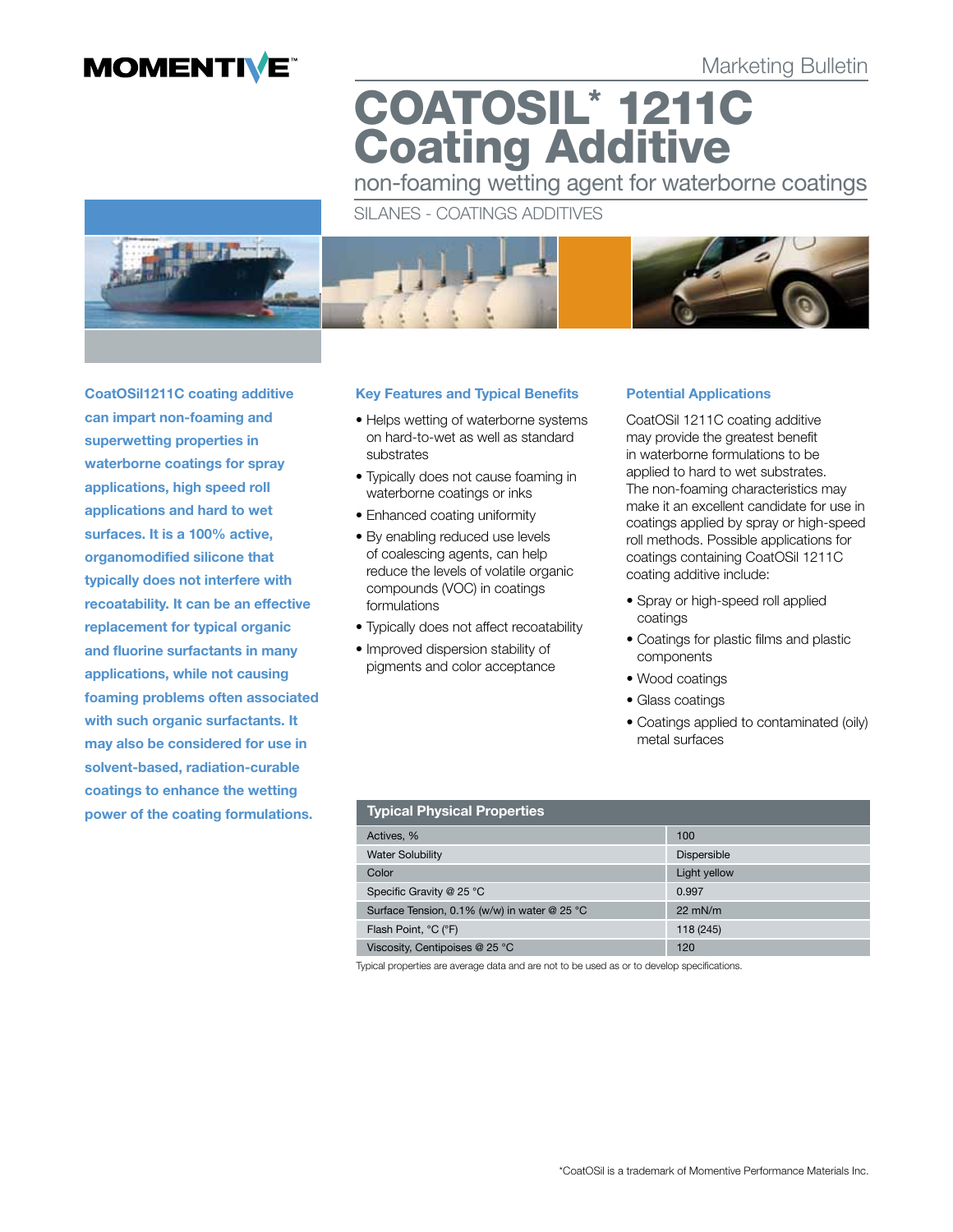### CoatOSil 1211C Coating Additive Performance Characteristics:

# Wetting Property:

Test Method: 10 micro liter aliquot of an aqueous sample was withdrawn using an automatic pipette and discharged onto a clean Polystyrene Petri dish which was conditioned in an enclosed chamber containing humidity in 30-70% range. The liquid was allowed to spread for 30 seconds and the edge of surface covered by the liquid was quickly marked using a marker. The area of the spreading surface was then measured.

| <b>Sample Concentration</b>       | <b>No Additive</b> | 0.1% CoatOSil 1211C<br>coating additive | 0.5% CoatOSil 1211C<br>coating additive | 0.5% Benchmark(1) |
|-----------------------------------|--------------------|-----------------------------------------|-----------------------------------------|-------------------|
| Spreading Area (cm <sup>2</sup> ) | 0.15               |                                         |                                         | 0.9               |

(1) Benchmark contains an organic surfactant and a defoaming agent. Note: Test data. Actual results may vary.



WB coating with No additive





1% OPE 0.5% CoatOSil 1211C coating additive

#### Non-Foaming Property:

Test Method: 60g of aqueous sample were placed in a glass bottle with 120 ml capacity. The sample was shaken for 1 minute by a Wrist Action† Shaker Burrel. The foam height was measured immediately after shaking.

| <b>Sample Concentration</b> | 0.1% CoatOSil 1211C<br>coating additive | 0.5% CoatOSil 1211C<br>coating additive | 0.5% Benchmark(1) | <b>No Additive</b> |
|-----------------------------|-----------------------------------------|-----------------------------------------|-------------------|--------------------|
| Foaming Height (mm)         |                                         |                                         | 5.5               |                    |

(1) Benchmark contains an organic surfactant and a defoaming agent.

Note: Test data. Actual results may vary.

†Trademark of Burrell Scientific, Inc.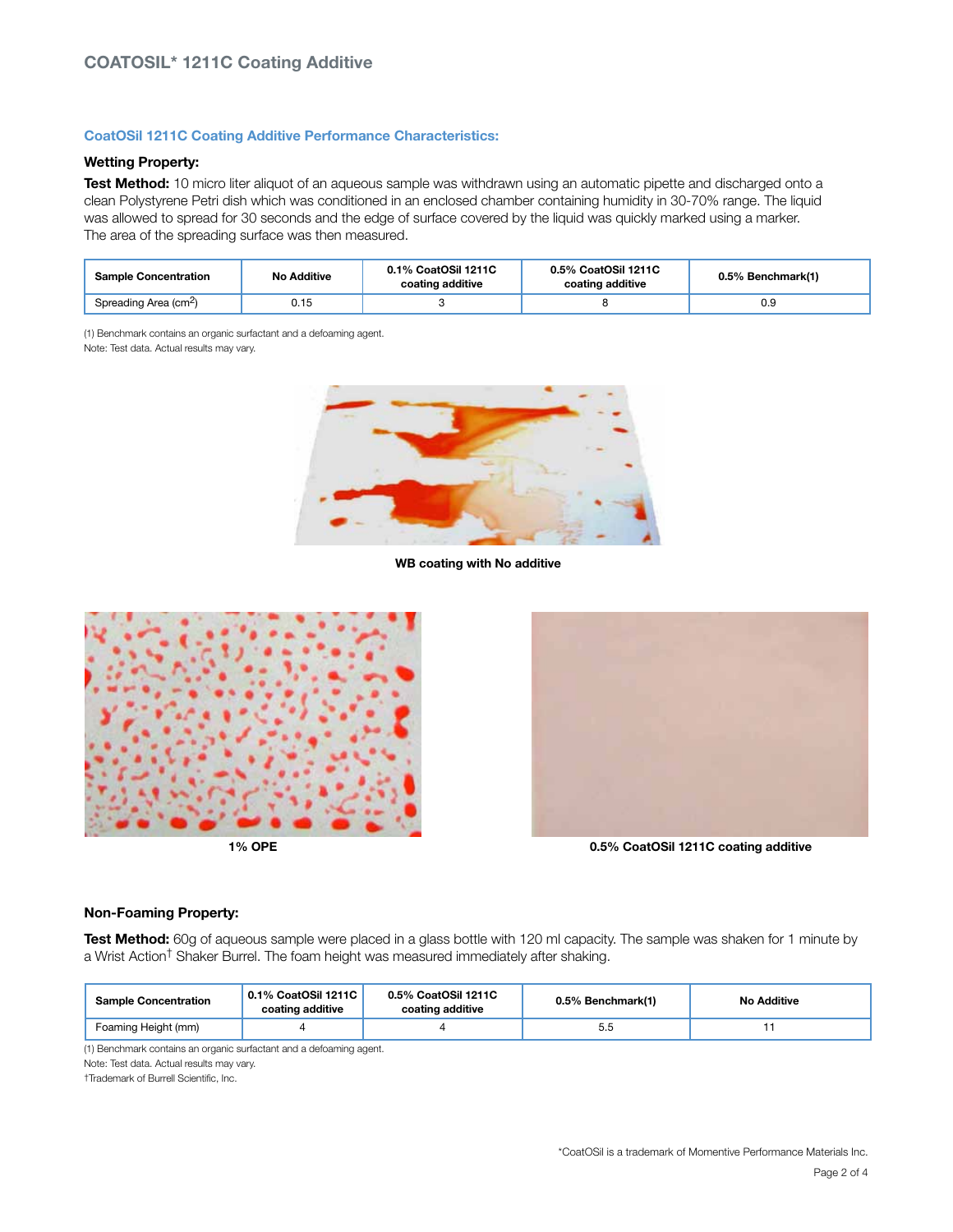#### Dynamic Surface Tension Measurement:

CoatOSil 1211C coating additive can produce a very rapid decrease in surface tension of aqueous solutions even at a low loading level. For example, at room temperature the surface tension of 0.1% CoatOSil 1211C coating additive in water dropped from 60 mN/m to 30 mN/m in less than one second as measured by a Kruss Bubble Pressure Tensiometer. In comparison, the surface tension of 0.1% commercial benchmark in water dropped to 40 mN/m under the same test conditions. This demonstrates CoatOSil 1211C coating additive's potential benefit in spray or high-speed roll applications.

#### Dynamic Surface Tension Measurements of 0.1% Water Solutions



Benchmark contains an organic surfactant and a defoaming agent. Note: Test data. Actual results may vary.

#### General Considerations for Use

CoatOSil 1211C coating additive may be used in various waterborne formulations having pH 6.5-8.5. Surface Tension data indicates that efficacy of this additive can be pH sensitive, especially in highly alkaline formulations. Therefore, full formulations testing with CoatOSil 1211C coating additive is recommended.

CoatOSil 1211C coating additive can be added to the formulation in the grind or during the letdown process. It should be added slowly under low agitation, gradually increasing the mixing speed and allowing the wetting agent to disperse at moderate shear for 5 to 15 minutes. Improper dispersion of the additive may cause surface defects in some systems. Alternatively, it can be mixed with co-solvent and incorporated into the formulation. If the formulation has been sitting for a long time, mix well before use.

When CoatOSil 1211C coating additive is added to the grinding resin, it can provide better pigment wetting and help prevent pigments from flocculating. This can result in better storage stability, improved gloss and color acceptance.

CoatOSil 1211C coating additive at starting levels of 1 to 4 pounds per hundred gallons of coating is recommended. A ladder study is recommended to determine optimal usage levels.

#### Patent Status

Nothing contained herein shall be construed to imply the nonexistence of any relevant patents or to constitute the permission, inducement or recommendation to practice any invention covered by any patent, without authority from the owner of the patent.

#### Product Safety, Handling and Storage

Customers should review the latest Safety Data Sheet (SDS) and label for product safety information, safe handling instructions, personal protective equipment if necessary, emergency service contact information, and any special storage conditions required for safety. Momentive Performance Materials (MPM) maintains an around-theclock emergency service for its products. SDS are available at www.momentive.com or, upon request, from any MPM representative. For product storage and handling procedures to maintain the product quality within our stated specifications, please review Certificates of Analysis, which are available in the Order Center. Use of other materials in conjunction with MPM products (for example, primers) may require additional precautions. Please review and follow the safety information provided by the manufacturer of such other materials.

### Limitations

Customers must evaluate Momentive Performance Materials products and make their own determination as to fitness of use in their particular applications.